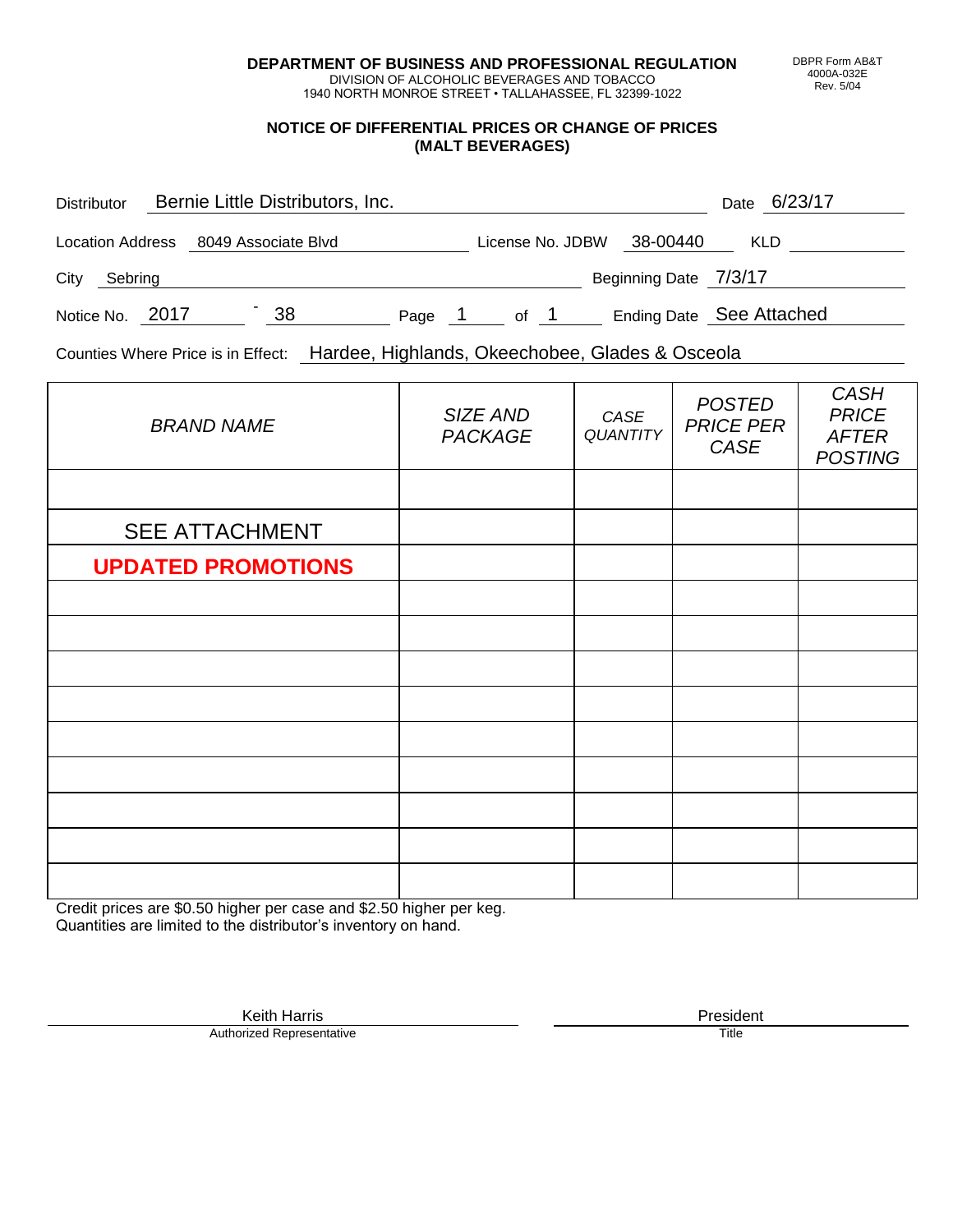|                                                                                                    |                                      |                      |                      | Posted         | Frontline      |                 |            |         |
|----------------------------------------------------------------------------------------------------|--------------------------------------|----------------------|----------------------|----------------|----------------|-----------------|------------|---------|
| <b>Brands</b>                                                                                      | Package                              | Start                | Stop                 | Price          | Price          | Qty             | Premise    | Comment |
| Bud, Bud Lt                                                                                        | 24/8oz Can                           | 06/26/17             | 08/06/17             | 12.30          | 13.25          | $5-19$          | Off        |         |
| Bud, Bud Lt                                                                                        | 24/8oz Can                           | 06/26/17             | 08/06/17             | 11.40          | 13.25          | $20+$           | Off        |         |
| Bud & Bud Lt                                                                                       | 24/8oz Can 2/12                      | 06/26/17             | 08/06/17             | 13.10          | 13.60          | $5-19$          | Off        |         |
| Bud & Bud Lt                                                                                       | 24/8oz Can 2/12                      | 06/26/17             | 08/06/17             | 12.20          | 13.60          | $20+$           | Off        |         |
|                                                                                                    |                                      |                      |                      |                |                |                 |            |         |
| Michelob Ultra                                                                                     | 24/8oz Can 2/12                      | 06/26/17             | 08/06/17             | 13.50          | 14.45          | $5-19$          | Off        |         |
| Michelob Ultra                                                                                     | 24/8oz Can 2/12                      | 06/26/17             | 08/06/17             | 12.20          | 14.45          | $20+$           | Off        |         |
| Michelob Ultra                                                                                     | 24/8oz Can                           | 06/26/17             | 08/06/17             | 12.70          | 14.35          | $5-19$          | Off        |         |
| Michelob Ultra                                                                                     | 24/8oz Can                           | 06/26/17             | 08/06/17             | 11.40          | 14.35          | $20+$           | Off        |         |
| Brands & Packages above may be mixed and matched to achieve qty                                    |                                      |                      |                      |                |                |                 |            |         |
| Bud, Bud Lt                                                                                        | 24/8oz Can                           | 08/07/17             | 08/20/17             | 12.30          | 13.25          | $5-19$          | Off        |         |
| Bud, Bud Lt                                                                                        | 24/8oz Can                           | 08/07/17             | 08/20/17             | 11.40          | 13.25          | $20+$           | Off        |         |
|                                                                                                    |                                      |                      |                      |                |                |                 |            |         |
| Bud & Bud Lt                                                                                       | 24/8oz Can 2/12                      | 08/07/17             | 08/20/17             | 13.10          | 13.60          | $5-9$           | Off        |         |
| Bud & Bud Lt                                                                                       | 24/8oz Can 2/12                      | 08/07/17             | 08/20/17             | 11.70          | 13.60          | $10+$           | Off        |         |
| Michelob Ultra                                                                                     | 24/8oz Can 2/12                      | 08/07/17             | 08/20/17             | 13.50          | 14.45          | $5-9$           | Off        |         |
| Michelob Ultra                                                                                     | 24/8oz Can 2/12                      | 08/07/17             | 08/20/17             | 11.70          | 14.45          | $10+$           | Off        |         |
|                                                                                                    |                                      |                      |                      |                |                |                 |            |         |
| Michelob Ultra                                                                                     | 24/8oz Can                           | 08/07/17             | 08/20/17             | 12.70          | 14.35          | $5-19$          | Off        |         |
| Michelob Ultra                                                                                     | 24/8oz Can                           | 08/07/17             | 08/20/17             | 11.40          | 14.35          | $20+$           | Off        |         |
| Brands & Packages above may be mixed and matched to achieve qty                                    |                                      |                      |                      |                |                |                 |            |         |
| Bud, Bud Lt                                                                                        | 24/8oz Can                           | 08/21/17             | 10/01/17             | 12.30          | 13.25          | $5-19$          | Off        |         |
| Bud, Bud Lt                                                                                        | 24/8oz Can                           | 08/21/17             | 10/01/17             | 11.40          | 13.25          | $20+$           | Off        |         |
|                                                                                                    |                                      |                      |                      |                |                |                 |            |         |
| Bud & Bud Lt                                                                                       | 24/8oz Can 2/12                      | 08/21/17             | 10/01/17             | 13.10          | 13.60          | $5-19$          | Off        |         |
| Bud & Bud Lt                                                                                       | 24/8oz Can 2/12                      | 08/21/17             | 10/01/17             | 12.20          | 13.60          | $20+$           | Off        |         |
| Michelob Ultra                                                                                     | 24/8oz Can 2/12                      | 08/21/17             | 10/01/17             | 13.50          | 14.45          | $5-19$          | Off        |         |
| Michelob Ultra                                                                                     | 24/8oz Can 2/12                      | 08/21/17             | 10/01/17             | 12.20          | 14.45          | $20+$           | Off        |         |
|                                                                                                    |                                      |                      |                      |                |                |                 |            |         |
| Michelob Ultra<br>Michelob Ultra                                                                   | 24/8oz Can<br>24/8oz Can             | 08/21/17<br>08/21/17 | 10/01/17<br>10/01/17 | 12.70<br>11.40 | 14.35<br>14.35 | $5-19$<br>$20+$ | Off<br>Off |         |
| Brands & Packages above may be mixed and matched to achieve qty                                    |                                      |                      |                      |                |                |                 |            |         |
|                                                                                                    |                                      |                      |                      |                |                |                 |            |         |
| Bud, Bud Lt, Select, Select 55                                                                     | 24/12oz Can/LNR 4/6                  | 06/26/17             | 07/02/17             | 21.60          | 23.80          | $10+$           | Off        |         |
| Michelob, Michelob Lt, Michelob Amberbock                                                          | 24/12oz LNNR 4/6                     | 06/26/17             | 07/02/17             | 21.60          | 24.55          | $10+$           | Off        |         |
| Brands & Packages above may be mixed and matched to achieve qty                                    |                                      |                      |                      |                |                |                 |            |         |
|                                                                                                    |                                      |                      |                      |                |                |                 |            |         |
| <b>Land Shark</b>                                                                                  | 24/12oz LNNR 4/6                     | 06/26/17             | 07/02/17             | 15.85          | 24.55          | $10+$           | Off        |         |
| Bud, Bud Lt, Select, Select 55                                                                     | 24/12oz Can/LNR 4/6                  | 07/03/17             | 09/30/17             | 21.60          | 23.80          | $10+$           | Off        |         |
|                                                                                                    |                                      |                      |                      |                |                |                 |            |         |
| Michelob, Michelob Lt, Michelob Amberbock                                                          | 24/12oz LNNR 4/6                     | 07/03/17             | 09/30/17             | 21.60          | 24.55          | $10+$           | Off        |         |
|                                                                                                    |                                      |                      |                      |                |                |                 |            |         |
| <b>Land Shark</b><br>Land Shark                                                                    | 24/12oz LNNR 4/6<br>24/12oz LNNR 4/6 | 07/03/17<br>07/03/17 | 09/30/17<br>09/30/17 | 21.60          | 24.55<br>24.55 | 10-111          | Off<br>Off |         |
| Brands & Packages above may be mixed and matched to achieve qty                                    |                                      |                      |                      | 20.25          |                | $112+$          |            |         |
|                                                                                                    |                                      |                      |                      |                |                |                 |            |         |
| Bud, Bud Lt                                                                                        | 24/16oz Can 6/4                      | 09/12/16             | 09/30/17             | 22.65          | 25.65          | $5+$            | On & Off   |         |
| Brands & Packages above may be mixed and matched to achieve qty                                    |                                      |                      |                      |                |                |                 |            |         |
|                                                                                                    |                                      |                      |                      |                |                |                 |            |         |
| Bud, Bud Lt                                                                                        | 24/16oz Can 3/8                      | 07/10/17             | 07/23/17             | 19.45          | 25.20          | $25+$           | Off        |         |
| Michelob Ultra                                                                                     | 24/16oz Can 3/8                      | 07/10/17             | 07/23/17             | 19.45          | 27.10          | $25+$           | Off        |         |
| Brands & Packages above may be mixed and matched to achieve qty                                    |                                      |                      |                      |                |                |                 |            |         |
|                                                                                                    |                                      |                      |                      |                |                |                 |            |         |
| Bud, Bud Lt                                                                                        | 24/16oz Can 3/8                      | 09/04/17             | 09/17/17             | 19.45          | 25.20          | $25+$           | Off        |         |
| Michelob Ultra                                                                                     | 24/16oz Can 3/8                      | 09/04/17             | 09/17/17             | 19.45          | 27.10          | $25+$           | Off        |         |
| Brands & Packages above may be mixed and matched to achieve qty                                    |                                      |                      |                      |                |                |                 |            |         |
|                                                                                                    |                                      |                      |                      |                |                |                 |            |         |
| Bud, Bud Lt                                                                                        | 24/16oz Can                          | 09/12/16             | 09/30/17             | 20.90          | 27.60          | $30+$           | Off        |         |
| Brands & Packages above may be mixed and matched to achieve qty                                    |                                      |                      |                      |                |                |                 |            |         |
|                                                                                                    |                                      |                      |                      |                |                |                 |            |         |
| Bud, Bud Lt, Select & Select 55                                                                    | 18pk/12oz Can & LNNR                 | 09/12/16             | 09/30/17             | 14.80          | 16.90          | $20+$           | Off        |         |
| Brands & Packages above may be mixed and matched to achieve qty                                    |                                      |                      |                      |                |                |                 |            |         |
|                                                                                                    |                                      |                      |                      |                |                |                 |            |         |
| Bud, Bud Lt, Select & Select 55<br>Brands & Packages above may be mixed and matched to achieve qty | 24/12oz LNNR 2/12                    | 09/12/16             | 09/30/17             | 21.55          | 22.50          | $10+$           | On         |         |
|                                                                                                    |                                      |                      |                      |                |                |                 |            |         |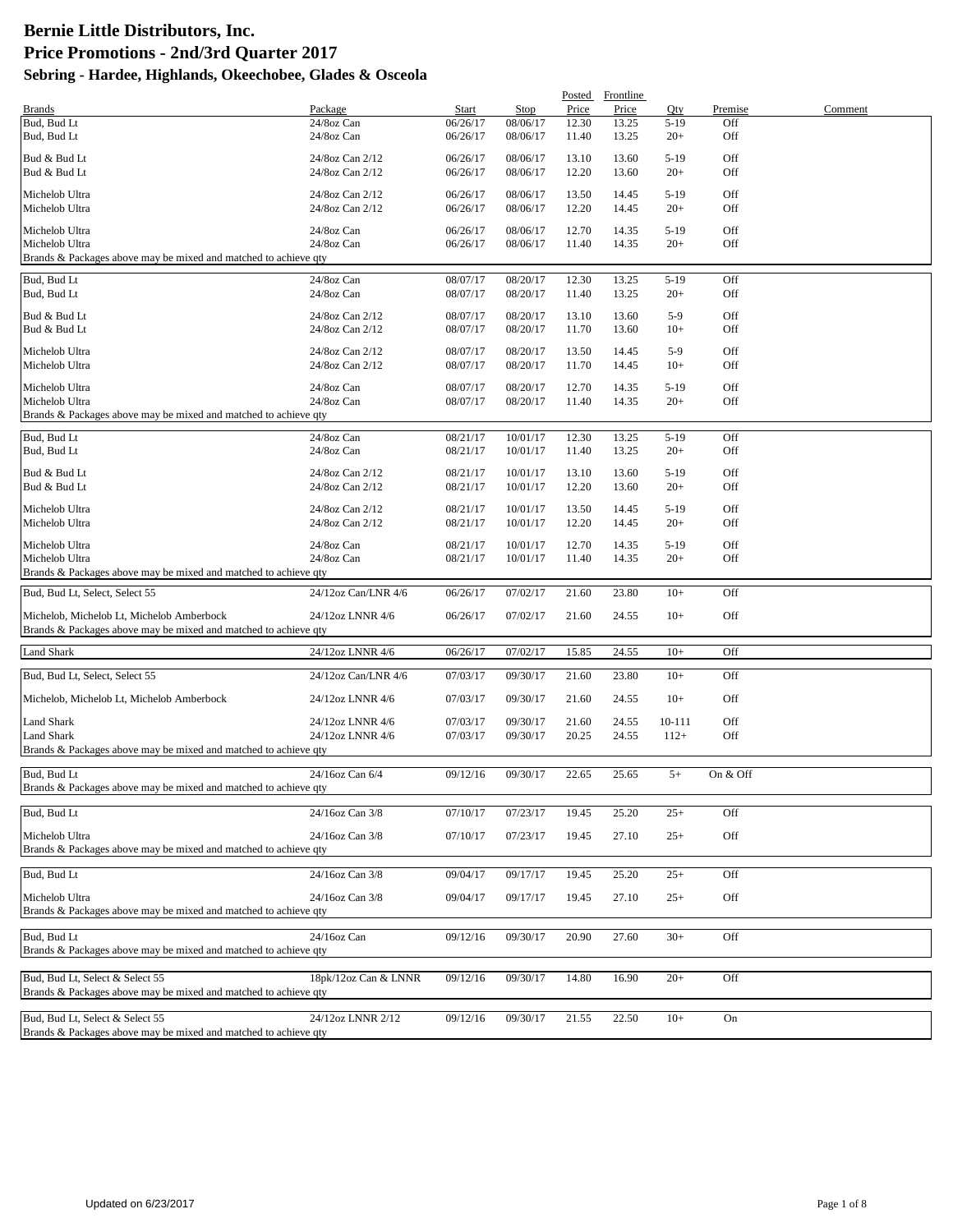|                                                                                                     |                                          |                      |                      | Posted         | Frontline      |                    |                |                         |
|-----------------------------------------------------------------------------------------------------|------------------------------------------|----------------------|----------------------|----------------|----------------|--------------------|----------------|-------------------------|
| <b>Brands</b><br>Bud, Bud Lt, Select & Select 55                                                    | Package<br>24/12oz Can & LNNR 2/12       | Start<br>06/22/17    | Stop<br>07/04/17     | Price<br>21.55 | Price<br>22.50 | Qty<br>10-49       | Premise<br>Off | Comment                 |
| Bud, Bud Lt, Select & Select 55                                                                     | 24/12oz Can & LNNR 2/12                  | 06/22/17             | 07/04/17             | 17.80          | 22.50          | $50+$              | Off            |                         |
| Bud, Bud Lt                                                                                         | 24/16oz CALNR 3/8                        | 06/22/17             | 07/04/17             | 25.45          | 27.60          | $1+$               | Off            |                         |
| Mich, Mic Lt, Ultra, Ultra Amber, Amberbock & Ultra Lime                                            |                                          |                      |                      |                |                |                    |                |                         |
| Cactus                                                                                              | 24/12oz Can/LNNR 2/12                    | 06/22/17             | 07/04/17             | 23.90          | 24.85          | 5-49               | Off            |                         |
| Mich, Mic Lt, Ultra, Ultra Amber, Amberbock & Ultra Lime<br>Cactus                                  | 24/12oz Can/LNNR 2/12                    | 06/22/17             | 07/04/17             | 17.80          | 24.85          | $50+$              | Off            |                         |
|                                                                                                     |                                          |                      |                      |                |                |                    |                |                         |
| Michelob Ultra<br>Brands & Packages above may be mixed and matched to achieve qty                   | 24/16oz CALNR 3/8                        | 06/22/17             | 07/04/17             | 35.85          | 37.25          | $5+$               | Off            |                         |
| Bud, Bud Lt, Select & Select 55<br>Brands & Packages above may be mixed and matched to achieve qty  | 24/12oz Can & LNNR 2/12                  | 07/05/17             | 09/30/17             | 21.55          | 22.50          | $10+$              | Off            |                         |
| Bud, Bud Lt, Select & Select 55<br>Bud, Bud Lt, Select & Select 55                                  | 24/12oz Can<br>$24/12$ oz Can            | 09/12/16<br>09/12/16 | 06/25/17<br>06/25/17 | 20.75<br>19.75 | 22.60<br>22.60 | $10 - 44$<br>$45+$ | Off<br>Off     |                         |
| Bud, Bud Lt,<br>Bud, Bud Lt,                                                                        | 24/12oz LNNR<br>24/12oz LNNR             | 09/12/16<br>09/12/16 | 06/25/17<br>06/25/17 | 20.75<br>19.75 | 22.60<br>22.60 | 10-44<br>$45+$     | Off<br>Off     | <b>Stop Date Change</b> |
| <b>Bud Light Lime</b><br><b>Bud Light Lime</b>                                                      | 24/12oz LNNR/Can<br>24/12oz LNNR/Can     | 09/12/16<br>09/12/16 | 09/30/17<br>09/30/17 | 22.20<br>19.75 | 24.10<br>24.10 | 10-44<br>$45+$     | Off<br>Off     |                         |
| Michelob Ultra<br>Michelob Ultra<br>Brands & Packages above may be mixed and matched to achieve qty | 24/12oz Can & LNNR<br>24/12oz Can & LNNR | 09/12/16<br>09/12/16 | 09/30/17<br>09/30/17 | 22.20<br>20.70 | 24.10<br>24.10 | $10-44$<br>$45+$   | Off<br>Off     |                         |
|                                                                                                     |                                          |                      |                      |                |                |                    |                |                         |
| Bud, Bud Lt, Select & Select 55<br>Bud, Bud Lt,                                                     | 24/12oz Can<br>24/12oz LNNR              | 06/26/17<br>06/26/17 | 07/02/17<br>07/02/17 | 17.75<br>17.75 | 22.60<br>22.60 | $1+$<br>$1+$       | Off<br>Off     | <b>New</b>              |
| <b>Bud Light Lime</b>                                                                               | 24/12oz LNNR/Can                         | 09/12/16             | 07/02/17             | 22.20          | 24.10          | 10-44              | Off            |                         |
| <b>Bud Light Lime</b>                                                                               | 24/12oz LNNR/Can                         | 09/12/16             | 07/02/17             | 19.75          | 24.10          | $45+$              | Off            |                         |
| Michelob Ultra<br>Michelob Ultra                                                                    | 24/12oz Can & LNNR<br>24/12oz Can & LNNR | 09/12/16<br>09/12/16 | 07/02/17<br>07/02/17 | 22.20<br>20.70 | 24.10<br>24.10 | $10 - 44$<br>$45+$ | Off<br>Off     |                         |
| Brands & Packages above may be mixed and matched to achieve qty                                     |                                          |                      |                      |                |                |                    |                |                         |
|                                                                                                     |                                          |                      |                      |                |                |                    |                |                         |
| Bud, Bud Lt, Select & Select 55                                                                     | 24/12oz Can                              | 07/03/17             | 09/03/17             | 20.75          | 22.60          | $10-44$            | Off            |                         |
| Bud, Bud Lt, Select & Select 55<br>Bud, Bud Lt, Select & Select 55                                  | $24/12$ oz Can<br>24/12oz Can            | 07/03/17<br>07/03/17 | 09/03/17<br>09/03/17 | 19.75<br>17.75 | 22.60<br>22.60 | $45 - 97$<br>$98+$ | Off<br>Off     |                         |
|                                                                                                     |                                          |                      |                      |                |                |                    |                |                         |
| Bud, Bud Lt,                                                                                        | 24/12oz LNNR                             | 07/03/17             | 09/03/17             | 20.75          | 22.60          | $10-44$            | Off            |                         |
| Bud, Bud Lt,<br>Bud, Bud Lt,                                                                        | 24/12oz LNNR<br>24/12oz LNNR             | 07/03/17<br>07/03/17 | 09/03/17<br>09/03/17 | 19.75<br>17.75 | 22.60<br>22.60 | $45 - 97$<br>$98+$ | Off<br>Off     | <b>New</b>              |
|                                                                                                     |                                          |                      |                      |                |                |                    |                |                         |
| <b>Bud Light Lime</b><br><b>Bud Light Lime</b>                                                      | 24/12oz LNNR/Can<br>24/12oz LNNR/Can     | 07/03/17<br>07/03/17 | 09/03/17<br>09/03/17 | 22.20<br>19.75 | 24.10<br>24.10 | $10-44$<br>$45+$   | Off<br>Off     |                         |
| Michelob Ultra                                                                                      | 24/12oz Can & LNNR                       | 07/03/17             | 09/03/17             | 22.20          | 24.10          | $10-44$            | Off            |                         |
| Michelob Ultra<br>Brands & Packages above may be mixed and matched to achieve qty                   | 24/12oz Can & LNNR                       | 07/03/17             | 09/03/17             | 20.70          | 24.10          | $45+$              | Off            |                         |
|                                                                                                     |                                          |                      |                      |                |                |                    |                |                         |
| Bud, Bud Lt, Select & Select 55                                                                     | 24/12oz Can                              | 09/04/17             | 09/30/17             | 20.75          | 22.60          | $10-44$            | Off            |                         |
| Bud, Bud Lt, Select & Select 55                                                                     | 24/12oz Can                              | 09/04/17             | 09/30/17             | 19.75          | 22.60          | $45+$              | Off            |                         |
| Bud, Bud Lt,                                                                                        | 24/12oz LNNR<br>24/12oz LNNR             | 09/04/17<br>09/04/17 | 09/30/17             | 20.75          | 22.60          | $10-44$            | Off<br>Off     |                         |
| Bud, Bud Lt,                                                                                        |                                          |                      | 09/30/17             | 19.75          | 22.60          | $45+$              |                | <b>New</b>              |
| <b>Bud Light Lime</b><br><b>Bud Light Lime</b>                                                      | 24/12oz LNNR/Can<br>24/12oz LNNR/Can     | 09/04/17<br>09/04/17 | 09/30/17<br>09/30/17 | 22.20<br>19.75 | 24.10<br>24.10 | $10-44$<br>$45+$   | Off<br>Off     |                         |
|                                                                                                     |                                          |                      |                      |                |                |                    |                |                         |
| Michelob Ultra<br>Michelob Ultra                                                                    | 24/12oz Can & LNNR<br>24/12oz Can & LNNR | 09/04/17<br>09/04/17 | 09/30/17<br>09/30/17 | 22.20<br>20.70 | 24.10<br>24.10 | $10-44$<br>$45+$   | Off<br>Off     |                         |
| Brands & Packages above may be mixed and matched to achieve qty                                     |                                          |                      |                      |                |                |                    |                |                         |
| Bud, Bud Lt<br>Brands & Packages above may be mixed and matched to achieve qty                      | 24/16oz CALNR                            | 09/12/16             | 09/30/17             | 24.85          | 28.50          | $98+$              | Off            |                         |
| Bud, Bud Lt                                                                                         | 20/16oz CALNR                            | 05/22/17             | 09/30/17             | 17.95          | 23.00          | $22 - 65$          | Off            |                         |
| Bud, Bud Lt<br>Brands & Packages above may be mixed and matched to achieve qty                      | 20/16oz CALNR                            | 05/22/17             | 09/30/17             | 17.45          | 23.00          | $66+$              | Off            |                         |
|                                                                                                     |                                          |                      |                      |                |                |                    |                |                         |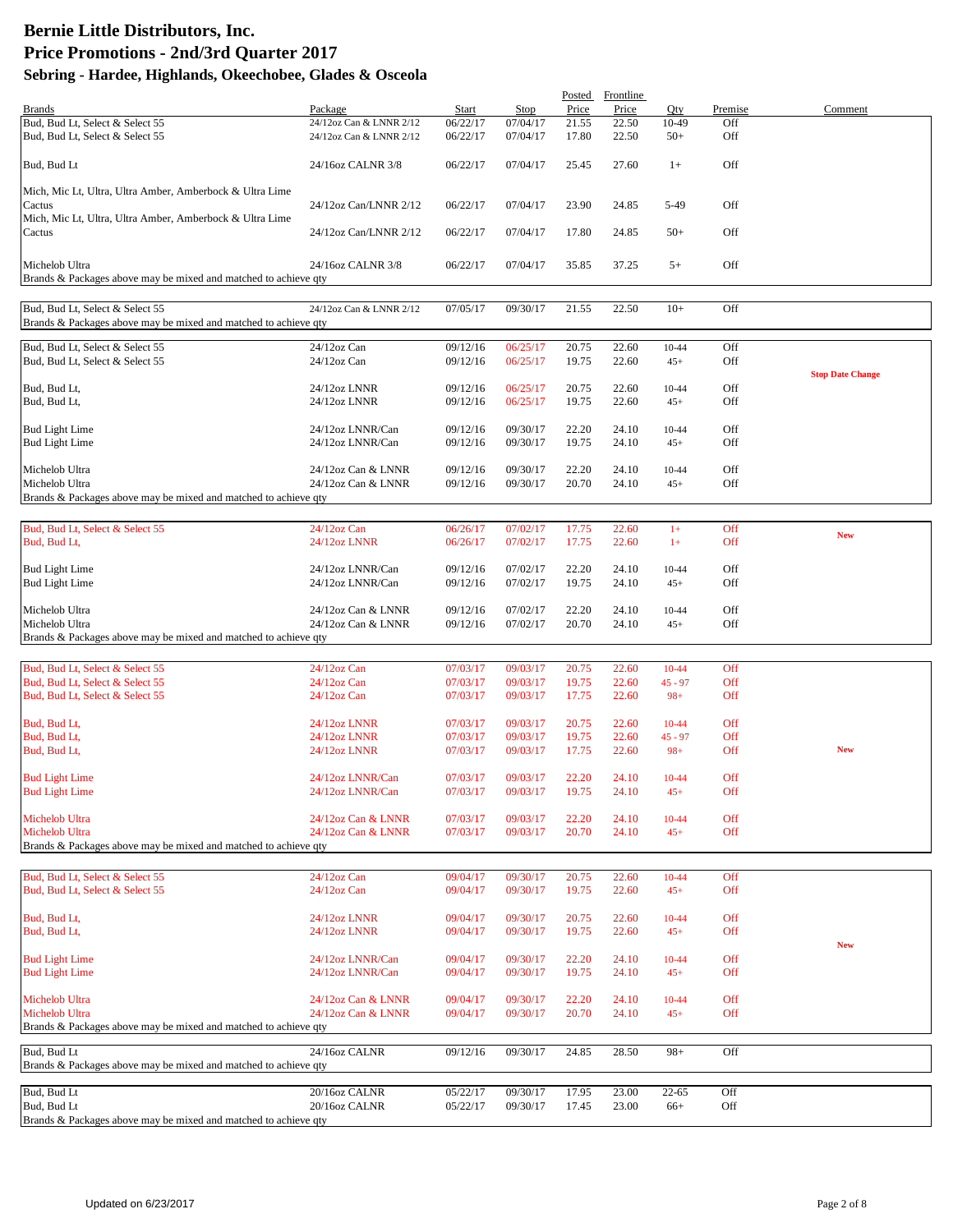|                                                                                     |                        |          |             |       | Posted Frontline |          |         |         |
|-------------------------------------------------------------------------------------|------------------------|----------|-------------|-------|------------------|----------|---------|---------|
| <b>Brands</b>                                                                       | Package                | Start    | <b>Stop</b> | Price | Price            | Qty      | Premise | Comment |
| Bud, Bud Light                                                                      | 24/16oz ALNR/CALNR     | 04/03/17 | 09/30/17    | 21.55 | 28.50            | $144+$   | On      |         |
| Bud, Bud Light Sports/Holiday CALNR                                                 | 24/16oz CALNR          | 04/03/17 | 09/30/17    | 21.55 | 28.50            | $144+$   | On      |         |
| Brands & Packages above may be mixed and matched to achieve qty                     |                        |          |             |       |                  |          |         |         |
|                                                                                     |                        |          |             |       |                  |          |         |         |
| Oculto                                                                              | 24/12oz LNNR 2/12      | 09/12/16 | 09/30/17    | 26.65 | 29.90            | $20+$    | Off     |         |
| Michelob Ultra & Light                                                              | 18/12oz LNNR/Cans      | 05/29/17 | 07/30/17    | 16.95 | 18.45            | $5 - 59$ | Off     |         |
| Michelob Ultra & Light                                                              | 18/12oz LNNR/Cans      | 05/29/17 | 07/30/17    | 15.85 | 18.45            | $60+$    | Off     |         |
| BL Lime, Platinum, Black Crown                                                      | 18/12oz LNNR/Cans      | 05/29/17 | 07/30/17    | 14.99 | 18.45            | $1+$     | Off     |         |
| Brands & Packages above may be mixed and matched to achieve qty                     |                        |          |             |       |                  |          |         |         |
| BL Lime, Platinum, Black Crown, Mich Lt & Ultra                                     | 18/12oz LNNR/Cans      | 07/31/17 | 09/30/17    | 16.95 | 18.45            | $5 - 59$ | Off     |         |
| BL Lime, Platinum, Black Crown, Mich Lt & Ultra                                     | 18/12oz LNNR/Cans      | 07/31/17 | 09/30/17    | 15.85 | 18.45            | $60+$    | Off     |         |
| Brands & Packages above may be mixed and matched to achieve qty                     |                        |          |             |       |                  |          |         |         |
|                                                                                     |                        |          |             |       |                  |          |         |         |
| Mich, Mic Lt, Ultra, Ultra Amber, Amberbock & Ultra Lime                            |                        |          |             |       |                  |          |         |         |
| Cactus                                                                              | 24/12oz Can/LNNR 2/12  | 07/05/17 | 09/30/17    | 23.90 | 24.85            | $5+$     | Off     |         |
| Michelob Ultra<br>Brands & Packages above may be mixed and matched to achieve qty   | 24/16oz CALNR 3/8      | 07/05/17 | 09/30/17    | 35.85 | 37.25            | $5+$     | Off     |         |
|                                                                                     |                        |          |             |       |                  |          |         |         |
| BL Lime, Platinum, Black Crown & Landshark                                          | 24/12oz LNNR 2/12      | 09/12/16 | 09/30/17    | 20.45 | 24.10            | $10+$    | ON      |         |
| BL Lime, Platinum & Landshark                                                       | 24/12oz Cans 2/12      | 09/12/16 | 09/30/17    | 20.45 | 24.10            | $10+$    | ON      |         |
| Brands & Packages above may be mixed and matched to achieve qty                     |                        |          |             |       |                  |          |         |         |
| BL Lime, Platinum & Black Crown                                                     | 24/12oz Cans/LNNR 2/12 | 06/26/17 | 07/04/17    | 23.15 | 24.10            | $1+$     | Off     |         |
|                                                                                     |                        |          |             |       |                  |          |         |         |
| BLL Rita Family (Lime, Straw, Mango, Raz, Orange, Grape, Peach &<br>Seasonal)       | 24/8oz Can 2/12        | 06/26/17 | 07/04/17    | 23.15 | 24.10            | $1-6$    | Off     |         |
| BLL Rita Family (Lime, Straw, Mango, Raz, Orange, Grape, Peach &                    |                        |          |             |       |                  |          |         |         |
| Seasonal)                                                                           | 24/8oz Can 2/12        | 06/26/17 | 07/04/17    | 21.30 | 24.10            | $7 - 26$ | Off     |         |
| BLL Rita Family (Lime, Straw, Mango, Raz, Orange, Grape, Peach &                    |                        |          |             |       |                  |          |         |         |
| Seasonal)                                                                           | 24/8oz Can 2/12        | 06/26/17 | 07/04/17    | 13.70 | 24.10            | $27+$    | Off     |         |
| Brands & Packages above may be mixed and matched to achieve qty                     |                        |          |             |       |                  |          |         |         |
| BL Lime, Platinum & Black Crown                                                     | 24/12oz Cans/LNNR 2/12 | 07/05/17 | 09/30/17    | 23.15 | 24.10            | $1+$     | Off     |         |
|                                                                                     |                        |          |             |       |                  |          |         |         |
| BLL Rita Family (Lime, Straw, Mango, Raz, Orange, Grape, Peach &<br>Seasonal)       | 24/8oz Can 2/12        | 07/05/17 | 09/30/17    | 23.15 | 24.10            | $1-6$    | Off     |         |
| BLL Rita Family (Lime, Straw, Mango, Raz, Orange, Grape, Peach &                    |                        |          |             |       |                  |          |         |         |
| Seasonal)                                                                           | 24/8oz Can 2/12        | 07/05/17 | 09/30/17    | 21.30 | 24.10            | $7+$     | Off     |         |
| Brands & Packages above may be mixed and matched to achieve qty                     |                        |          |             |       |                  |          |         |         |
| Bud Light Lime, Platinum & Black Crown                                              | 24/12oz LNNR 4/6       | 05/08/17 | 07/02/17    | 21.60 | 24.55            | $10+$    | Off     |         |
| Brands & Packages above may be mixed and matched to achieve qty                     |                        |          |             |       |                  |          |         |         |
|                                                                                     |                        |          |             |       |                  |          |         |         |
| Best Damn Root Beer, Cherry Cola & Cream Soda                                       | 24/12oz LNR 4/6        | 08/28/17 | 09/03/17    | 19.20 | 30.30            | $15+$    | Off     |         |
| Brands & Packages above may be mixed and matched to achieve qty                     |                        |          |             |       |                  |          |         |         |
| <b>Spiked Seltzer Variety</b>                                                       | 24/12oz Can 2/12       | 06/26/17 | 07/30/17    | 24.50 | 28.50            | $5+$     | Off     |         |
|                                                                                     |                        |          |             |       |                  |          |         |         |
| Busch, Busch Lt, Nat Lt, Nat Ice & Rolling Rock                                     | 24/12oz Can S/C        | 01/16/17 | 09/30/17    | 15.35 | 17.00            | 15-76    | Off     |         |
| Busch, Busch Lt, Nat Lt, Nat Ice & Rolling Rock                                     | 24/12oz Can S/C        | 01/16/17 | 09/30/17    | 13.80 | 17.00            | $77+$    | Off     |         |
| Natty Daddy                                                                         | 24/12oz Can S/C        | 01/16/17 | 09/30/17    | 15.35 | 16.10            | $1-4$    | Off     |         |
| Natty Daddy                                                                         | 24/12oz Can S/C        | 01/16/17 | 09/30/17    | 14.35 | 16.10            | $5 - 76$ | Off     |         |
| Natty Daddy                                                                         | 24/12oz Can S/C        | 01/16/17 | 09/30/17    | 13.80 | 16.10            | $77+$    | Off     |         |
| Brands & Packages above may be mixed and matched to achieve qty                     |                        |          |             |       |                  |          |         |         |
|                                                                                     |                        |          |             |       |                  |          |         |         |
| Busch, Busch Lt, Nat Lt, Nat Ice, Bud Ice, Rolling Rock &                           |                        |          |             |       |                  |          |         |         |
| <b>Busch Ice</b><br>Brands & Packages above may be mixed and matched to achieve qty | 18/12oz Cans/LNNR      | 04/17/17 | 09/30/17    | 9.35  | 12.40            | $40+$    | Off     |         |
|                                                                                     |                        |          |             |       |                  |          |         |         |
| Bud Ice, King Cobra, Natty Daddy, Rolling Rock & High                               |                        |          |             |       |                  |          |         |         |
| Gravity<br>Brands & Packages above may be mixed and matched to achieve qty          | 24/16oz Can 6/4        | 11/14/17 | 09/30/17    | 15.95 | 19.55            | $5+$     | Off     |         |
|                                                                                     |                        |          |             |       |                  |          |         |         |
| Shock Top & Shock Top Sampler                                                       | 24/12oz LNNR           | 09/12/16 | 09/30/17    | 19.70 | 27.75            | $56+$    | Off     |         |
| Brands & Packages above may be mixed and matched to achieve qty                     |                        |          |             |       |                  |          |         |         |
| Shock Top & Shock Top Lemon                                                         | 15/12oz Can            | 09/12/16 | 09/30/17    | 13.65 | 15.25            | $50+$    | Off     |         |
| Brands & Packages above may be mixed and matched to achieve qty                     |                        |          |             |       |                  |          |         |         |
| Shock Top & Shock Top Lemon                                                         | 30/12oz Can 2/15       | 09/12/16 | 09/30/17    | 25.70 | 28.90            | $25+$    | Off     |         |
| Brands & Packages above may be mixed and matched to achieve qty                     |                        |          |             |       |                  |          |         |         |
|                                                                                     |                        |          |             |       |                  |          |         |         |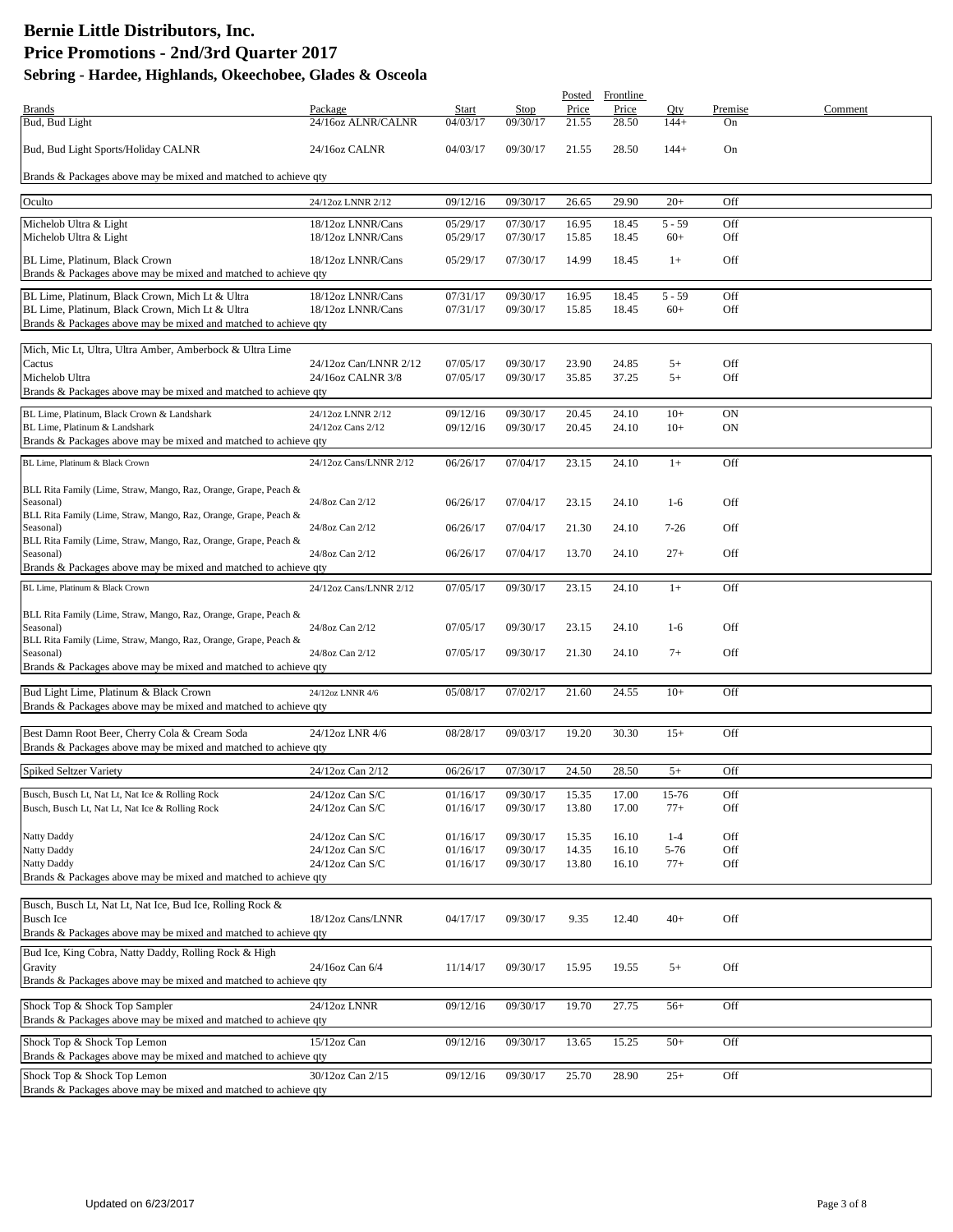|                                                                                                                                                                        |                                                |                      |                      | Posted         | Frontline      |                      |            |         |
|------------------------------------------------------------------------------------------------------------------------------------------------------------------------|------------------------------------------------|----------------------|----------------------|----------------|----------------|----------------------|------------|---------|
| <b>Brands</b>                                                                                                                                                          | Package                                        | Start                | Stop                 | Price          | Price          | Qty                  | Premise    | Comment |
| Shock Top, Apple Wheat, Lemon, Pumpkin, Rasp, IPA, Winter Combo, Choc,<br>Pretzel, Ginger, Ruby Red                                                                    | 24/12oz LNNR 4/6                               | 06/19/17             | 09/30/17             | 27.10          | 27.75          | $1-19$               | Off        |         |
| Shock Top, Apple Wheat, Lemon, Pumpkin, Rasp, IPA, Winter Combo, Choc,<br>Pretzel, Ginger, Ruby Red                                                                    | 24/12oz LNNR 4/6                               | 06/19/17             | 09/30/17             | 26.10          | 27.75          | 20-55                | Off        |         |
| Shock Top, Apple Wheat, Lemon, Pumpkin, Rasp, IPA, Winter Combo, Choc,<br>Pretzel, Ginger, Ruby Red                                                                    | 24/12oz LNNR 4/6                               | 06/19/17             | 09/30/17             | 25.10          | 27.75          | 56-111               | Off        |         |
| Shock Top, Apple Wheat, Lemon, Pumpkin, Rasp, IPA, Winter Combo, Choc,<br>Pretzel, Ginger, Ruby Red<br>Brands & Packages above may be mixed and matched to achieve qty | 24/12oz LNNR 4/6                               | 06/19/17             | 09/30/17             | 24.10          | 27.75          | $112+$               | Off        |         |
| Wild Blue & Redbridge<br>Brands & Packages above may be mixed and matched to achieve qty                                                                               | 24/12oz LNNR 4/6                               | 11/14/16             | 09/30/17             | 28.65          | 29.35          | $28+$                | Off        |         |
| Kirin Ichiban & Kirin Light<br>Brands & Packages above may be mixed and matched to achieve qty                                                                         | 24/12oz LNNR 4/6                               | 11/14/16             | 09/30/17             | 23.50          | 27.75          | $10+$                | Off        |         |
| Becks, Lt, Dark, Oktob, Sapphire, Becks NA, St Pauli Girl &                                                                                                            |                                                |                      |                      |                |                |                      |            |         |
| <b>Bass</b><br>Becks, Lt, Dark, Oktob, Sapphire, Becks NA, St Pauli Girl &                                                                                             | 24/12oz LNNR 4/6                               | 05/29/17             | 07/02/17             | 22.05          | 24.55          | 56-111               | Off        |         |
| <b>Bass</b><br>Brands & Packages above may be mixed and matched to achieve qty                                                                                         | 24/12oz LNNR 4/6                               | 05/29/17             | 07/02/17             | 19.80          | 24.55          | $112+$               | Off        |         |
|                                                                                                                                                                        |                                                |                      |                      |                |                |                      |            |         |
| Becks, Lt, Dark, Oktob, Sapphire, St Pauli Girl & Bass<br>Becks, Lt, Dark, Oktob, Sapphire, St Pauli Girl & Bass                                                       | 24/12oz LNNR 4/6<br>24/12oz LNNR 4/6           | 07/03/17<br>07/03/17 | 08/27/17<br>08/27/17 | 21.60<br>19.80 | 24.55<br>24.55 | $10 - 111$<br>$112+$ | Off<br>Off |         |
| Brands & Packages above may be mixed and matched to achieve qty                                                                                                        |                                                |                      |                      |                |                |                      |            |         |
| Bass Ale & St Pauli Girl                                                                                                                                               | 24/12oz LNNR 4/6                               | 08/28/17             | 09/30/17             | 21.60          | 24.55          | $10 - 111$           | Off        |         |
| Bass Ale & St Pauli Girl                                                                                                                                               | 24/12oz LNNR 4/6                               | 08/28/17             | 09/30/17             | 19.80          | 24.55          | $112+$               | Off        |         |
| Becks, Lt, Dark, Oktob, Sapphire<br>Brands & Packages above may be mixed and matched to achieve qty                                                                    | 24/12oz LNNR 4/6                               | 08/28/17             | 09/03/17             | 15.85          | 24.55          | $20+$                | Off        |         |
| Becks, Lt, Dark, Oktob, Sapphire                                                                                                                                       | 24/12oz LNNR 4/6                               | 09/04/17             | 12/31/17             | 22.05          | 24.55          | 56-111               | Off        |         |
| Becks, Lt, Dark, Oktob, Sapphire<br>Brands & Packages above may be mixed and matched to achieve qty                                                                    | 24/12oz LNNR 4/6                               | 09/04/17             | 12/31/17             | 19.80          | 24.55          | $112+$               | Off        |         |
| Becks, Light, Dark, Oktoberfest, Sapphire, St Pauli & Bass                                                                                                             | 24/12oz LNNR/CAN 2/12                          | 06/19/17             | 07/09/17             | 20.35          | 24.10          | 56-111               | Off        |         |
| Becks, Light, Dark, Oktoberfest, Sapphire, St Pauli & Bass                                                                                                             | 24/12oz LNNR/CAN 2/12                          | 06/19/17             | 07/09/17             | 19.80          | 24.10          | $112+$               | Off        |         |
| Beck's Pilsner                                                                                                                                                         | 24/16oz CALNR 3/8                              | 06/19/17             | 07/09/17             | 30.52          | 36.15          | 56-111               | Off        |         |
| Beck's Pilsner                                                                                                                                                         | 24/16oz CALNR 3/8                              | 06/19/17             | 07/09/17             | 29.70          | 36.15          | $112+$               | Off        |         |
| <b>Land Shark</b><br><b>Land Shark</b>                                                                                                                                 | 24/12oz LNNR/CAN 2/12<br>24/12oz LNNR/CAN 2/12 | 06/19/17<br>06/19/17 | 07/09/17<br>07/09/17 | 22.15<br>20.35 | 24.10<br>24.10 | 56-111<br>$112+$     | Off<br>Off |         |
| Brands & Packages above may be mixed and matched to achieve qty                                                                                                        |                                                |                      |                      |                |                |                      |            |         |
| Becks, Light, Dark, Oktoberfest, Sapphire, St Pauli & Bass                                                                                                             | 24/12oz LNNR/CAN 2/12                          | 07/10/17             | 07/16/17             | 19.90          | 24.10          | $10+$                | Off        |         |
| <b>Beck's Pilsner</b>                                                                                                                                                  | 24/16oz CALNR 3/8                              | 07/10/17             | 07/16/17             | 28.80          | 36.15          | $10+$                | Off        |         |
| Land Shark                                                                                                                                                             | 24/12oz LNNR/CAN 2/12                          | 07/10/17             | 07/16/17             | 19.90          | 24.10          | $10+$                | Off        |         |
| Brands & Packages above may be mixed and matched to achieve qty                                                                                                        |                                                |                      |                      |                |                |                      |            |         |
| Becks, Light, Dark, Oktoberfest, Sapphire, St Pauli & Bass                                                                                                             | 24/12oz LNNR/CAN 2/12                          | 07/17/17             | 08/13/17             | 20.35          | 24.10          | 56-111               | OĦ         |         |
| Becks, Light, Dark, Oktoberfest, Sapphire, St Pauli & Bass                                                                                                             | 24/12oz LNNR/CAN 2/12                          | 07/17/17             | 08/13/17             | 19.80          | 24.10          | $112+$               | Off        |         |
| Beck's Pilsner                                                                                                                                                         | 24/16oz CALNR 3/8                              | 07/17/17             | 08/13/17             | 30.52          | 36.15          | 56-111               | Off        |         |
| Beck's Pilsner                                                                                                                                                         | 24/16oz CALNR 3/8                              | 07/17/17             | 08/13/17             | 29.70          | 36.15          | $112+$               | Off        |         |
| Land Shark                                                                                                                                                             | 24/12oz LNNR/CAN 2/12                          | 07/17/17             | 08/13/17             | 22.15          | 24.10          | 56-111               | Off        |         |
| Land Shark                                                                                                                                                             | 24/12oz LNNR/CAN 2/12                          | 07/17/17             | 08/13/17             | 20.35          | 24.10          | $112+$               | Off        |         |
| Brands & Packages above may be mixed and matched to achieve qty                                                                                                        |                                                |                      |                      |                |                |                      |            |         |
| Becks, Light, Dark, Oktoberfest, Sapphire, St Pauli & Bass                                                                                                             | 24/12oz LNNR/CAN 2/12                          | 08/14/17             | 08/20/17             | 19.90          | 24.10          | $10+$                | Off        |         |
| Beck's Pilsner                                                                                                                                                         | 24/16oz CALNR 3/8                              | 08/14/17             | 08/20/17             | 28.80          | 36.15          | $10+$                | Off        |         |
| <b>Land Shark</b>                                                                                                                                                      | 24/12oz LNNR/CAN 2/12                          | 08/14/17             | 08/20/17             | 19.90          | 24.10          | $10+$                | Off        |         |
| Brands & Packages above may be mixed and matched to achieve qty                                                                                                        |                                                |                      |                      |                |                |                      |            |         |
| Becks, Light, Dark, Oktoberfest, Sapphire, St Pauli & Bass                                                                                                             | 24/12oz LNNR/CAN 2/12                          | 08/21/17             | 09/10/17             | 20.35          | 24.10          | 56-111               | Off        |         |
| Becks, Light, Dark, Oktoberfest, Sapphire, St Pauli & Bass                                                                                                             | 24/12oz LNNR/CAN 2/12                          | 08/21/17             | 09/10/17             | 19.80          | 24.10          | $112+$               | Off        |         |
| <b>Beck's Pilsner</b>                                                                                                                                                  | 24/16oz CALNR 3/8                              | 08/21/17             | 09/10/17             | 30.52          | 36.15          | 56-111               | Off        |         |
| Beck's Pilsner                                                                                                                                                         | 24/16oz CALNR 3/8                              | 08/21/17             | 09/10/17             | 29.70          | 36.15          | $112+$               | Off        |         |
| Land Shark                                                                                                                                                             | 24/12oz LNNR/CAN 2/12                          | 08/21/17             | 09/10/17             | 22.15          | 24.10          | 56-111               | Off        |         |
| <b>Land Shark</b>                                                                                                                                                      | 24/12oz LNNR/CAN 2/12                          | 08/21/17             | 09/10/17             | 20.35          | 24.10          | $112+$               | Off        |         |
| Brands & Packages above may be mixed and matched to achieve qty                                                                                                        |                                                |                      |                      |                |                |                      |            |         |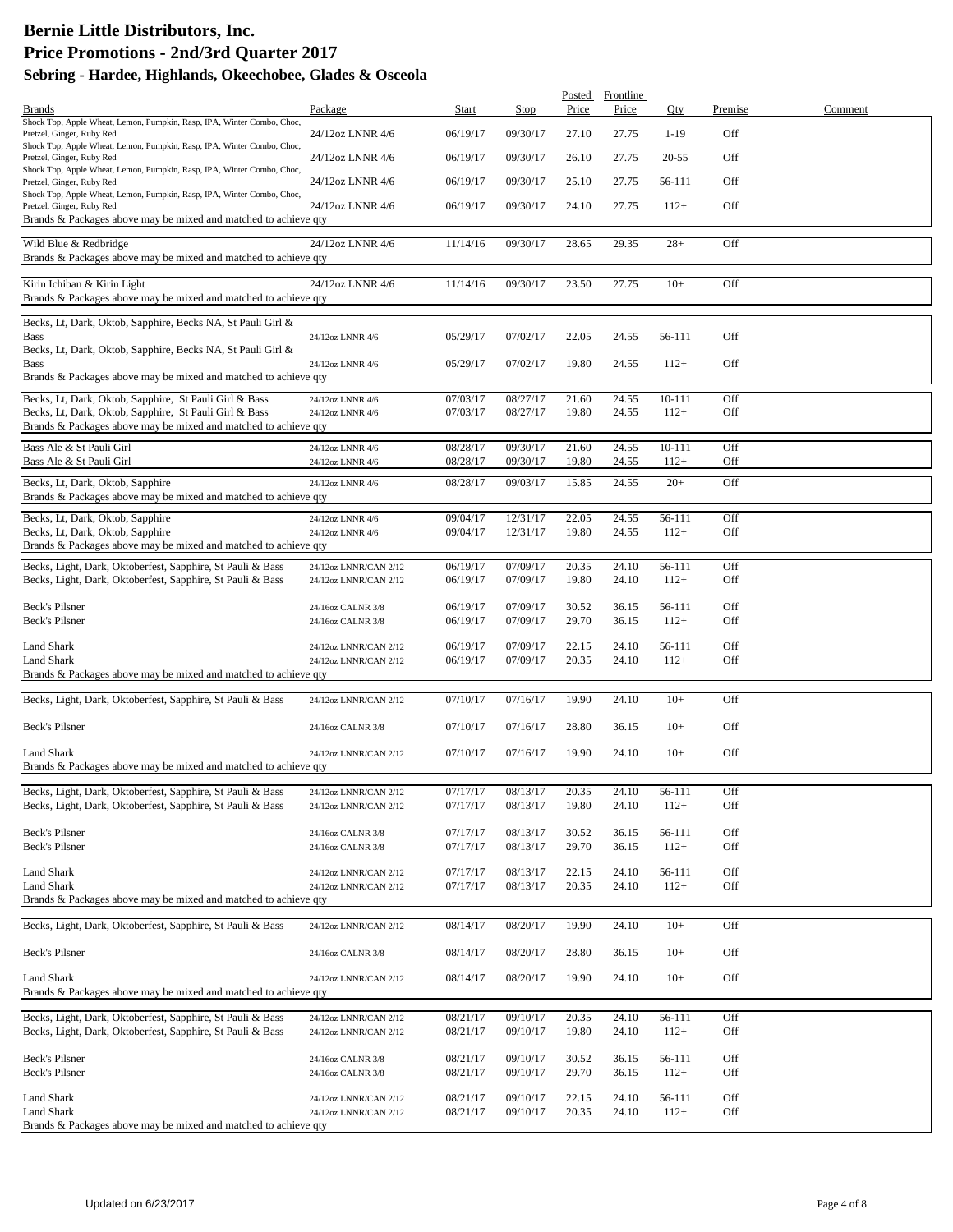|                                                                                                                                                        |                                                |                      |                      |                | Posted Frontline |                  |            |         |
|--------------------------------------------------------------------------------------------------------------------------------------------------------|------------------------------------------------|----------------------|----------------------|----------------|------------------|------------------|------------|---------|
| <b>Brands</b>                                                                                                                                          | Package                                        | Start                | Stop                 | Price          | Price            | Qty              | Premise    | Comment |
| Becks, Light, Dark, Oktoberfest, Sapphire, St Pauli & Bass                                                                                             | 24/12oz LNNR/CAN 2/12                          | 09/11/17             | 09/17/17             | 19.90          | 24.10            | $10+$            | Off        |         |
| <b>Beck's Pilsner</b>                                                                                                                                  | 24/16oz CALNR 3/8                              | 09/11/17             | 09/17/17             | 28.80          | 36.15            | $10+$            | Off        |         |
| <b>Land Shark</b>                                                                                                                                      | 24/12oz LNNR/CAN 2/12                          | 09/11/17             | 09/17/17             | 19.90          | 24.10            | $10+$            | Off        |         |
| Brands & Packages above may be mixed and matched to achieve qty                                                                                        |                                                |                      |                      |                |                  |                  |            |         |
|                                                                                                                                                        |                                                |                      |                      |                |                  |                  |            |         |
| Becks, Light, Dark, Oktoberfest, Sapphire, St Pauli & Bass<br>Becks, Light, Dark, Oktoberfest, Sapphire, St Pauli & Bass                               | 24/12oz LNNR/CAN 2/12<br>24/12oz LNNR/CAN 2/12 | 09/18/17<br>09/18/17 | 10/08/17<br>10/08/17 | 20.35<br>19.80 | 24.10<br>24.10   | 56-111<br>$112+$ | Off<br>Off |         |
|                                                                                                                                                        |                                                |                      |                      |                |                  |                  |            |         |
| Beck's Pilsner                                                                                                                                         | 24/16oz CALNR 3/8                              | 09/18/17             | 10/08/17             | 30.52          | 36.15            | 56-111           | Off        |         |
| Beck's Pilsner                                                                                                                                         | 24/16oz CALNR 3/8                              | 09/18/17             | 10/08/17             | 29.70          | 36.15            | $112+$           | Off        |         |
| Land Shark                                                                                                                                             | 24/12oz LNNR/CAN 2/12                          | 09/18/17             | 10/08/17             | 22.15          | 24.10            | 56-111           | Off        |         |
| Land Shark                                                                                                                                             | 24/12oz LNNR/CAN 2/12                          | 09/18/17             | 10/08/17             | 20.35          | 24.10            | $112+$           | Off        |         |
| Brands & Packages above may be mixed and matched to achieve qty                                                                                        |                                                |                      |                      |                |                  |                  |            |         |
|                                                                                                                                                        |                                                |                      |                      |                |                  |                  |            |         |
| Beck's, Sapphire, Black Crown, BL Lime, Platinum, Michelob                                                                                             |                                                |                      |                      |                |                  |                  |            |         |
| Ultra & Landshark                                                                                                                                      | 24/16oz CAN 6/4                                | 02/06/17             | 09/30/17             | 25.75          | 28.00            | $1 - 2$          | Off        |         |
| Beck's, Sapphire, Black Crown, BL Lime, Platinum, Michelob                                                                                             |                                                |                      |                      |                |                  |                  |            |         |
| Ultra & Landshark                                                                                                                                      | 24/16oz CAN 6/4                                | 02/06/17             | 09/30/17             | 24.90          | 28.00            | $3+$             | Off        |         |
| Shock Top, Apple, Lemon, Pumpkin, Shockolate & Twisted                                                                                                 |                                                |                      |                      |                |                  |                  |            |         |
| Pretzel                                                                                                                                                | 24/16oz CAN 6/4                                | 02/06/17             | 09/30/17             | 29.80          | 33.50            | $1 - 2$          | Off        |         |
| Shock Top, Apple, Lemon, Pumpkin, Shockolate & Twisted                                                                                                 |                                                |                      |                      |                |                  |                  |            |         |
| Pretzel                                                                                                                                                | 24/16oz CAN 6/4                                | 02/06/17             | 09/30/17             | 24.90          | 33.50            | $3+$             | Off        |         |
|                                                                                                                                                        |                                                |                      |                      |                |                  |                  |            |         |
| Goose 312, IPA, Green Line & Four Star Pilsner<br>Goose 312, IPA, Green Line & Four Star Pilsner                                                       | 24/16oz CAN 6/4<br>24/16oz CAN 6/4             | 02/06/17<br>02/06/17 | 09/30/17<br>09/30/17 | 29.80<br>24.90 | 31.95<br>31.95   | $1 - 2$<br>$3+$  | Off<br>Off |         |
|                                                                                                                                                        |                                                |                      |                      |                |                  |                  |            |         |
| Bud Chelada, Bud Lt Chelada                                                                                                                            | 24/16oz Can 6/4                                | 02/06/17             | 09/30/17             | 29.80          | 33.50            | $1+$             | Off        |         |
|                                                                                                                                                        |                                                |                      |                      |                |                  |                  |            |         |
| Rita Splash (Lime, Strawberry & Pineapple)                                                                                                             | 24/16oz CAN 4/6                                | 02/06/17             | 09/30/17             | 29.80          | 37.50            | $1+$             | Off        |         |
|                                                                                                                                                        | 24/16oz CAN 6/4                                | 02/06/17             | 09/30/17             | 29.80          | 37.50            | $1+$             | Off        |         |
| BL Lime Rita Family & Oculto<br>Brands & Packages above may be mixed and matched to achieve qty                                                        |                                                |                      |                      |                |                  |                  |            |         |
|                                                                                                                                                        |                                                |                      |                      |                |                  |                  |            |         |
| BP Blueberry, Oktoberfest, Pumpkin, Summer, Winter, Spring, Toasted Lager,                                                                             |                                                |                      |                      |                |                  |                  |            |         |
| Hoptical Illusion, Mosaic Session IPA & Honey Robber                                                                                                   | 24/12oz LNNR 4/6                               | 06/19/17             | 06/25/17             | 19.20          | 30.90            | $10+$            | Off        |         |
|                                                                                                                                                        |                                                |                      |                      |                |                  |                  |            |         |
| Goose 312, 312 Pale Ale, Honkers, IPA, Winter, Summer, Harvest Ale, Sixth<br>Day, Endless IPA, Rambler IPA, Oktob, 10 Hills Pale Ale, Four Star, Green |                                                |                      |                      |                |                  |                  |            |         |
| Line, Preseason                                                                                                                                        | 24/12oz LNNR/Can 4/6                           | 06/19/17             | 06/25/17             | 27.70          | 30.90            | $25 - 55$        | Off        |         |
| Goose 312, 312 Pale Ale, Honkers, IPA, Winter, Summer, Harvest Ale, Sixth<br>Day, Endless IPA, Rambler IPA, Oktob, 10 Hills Pale Ale, Four Star, Green |                                                |                      |                      |                |                  |                  |            |         |
| Line, Preseason                                                                                                                                        | 24/12oz LNNR/Can 4/6                           | 06/19/17             | 06/25/17             | 26.70          | 30.90            | $56+$            | Off        |         |
| Brands & Packages above may be mixed and matched to achieve qty                                                                                        |                                                |                      |                      |                |                  |                  |            |         |
|                                                                                                                                                        |                                                |                      |                      |                |                  |                  |            |         |
| BP Blueberry, Oktoberfest, Pumpkin, Summer, Winter, Spring, Toasted Lager,                                                                             |                                                |                      |                      |                |                  |                  |            |         |
| Hoptical Illusion, Mosaic Session IPA & Honey Robber                                                                                                   | 24/12oz LNNR 4/6                               | 06/26/17             | 09/30/17             | 27.70          | 30.90            | $25 - 55$        | Off        |         |
| BP Blueberry, Oktoberfest, Pumpkin, Summer, Winter, Spring, Toasted Lager,                                                                             |                                                |                      |                      |                |                  |                  |            |         |
| Hoptical Illusion, Mosaic Session IPA & Honey Robber                                                                                                   | 24/12oz LNNR 4/6                               | 06/26/17             | 09/30/17             | 26.70          | 30.90            | $56+$            | Off        |         |
| Goose 312, 312 Pale Ale, Honkers, IPA, Winter, Summer, Harvest Ale, Sixth                                                                              |                                                |                      |                      |                |                  |                  |            |         |
| Day, Endless IPA, Rambler IPA, Oktob, 10 Hills Pale Ale, Four Star, Green                                                                              |                                                |                      |                      |                |                  |                  |            |         |
| Line, Preseason                                                                                                                                        | 24/12oz LNNR/Can 4/6                           | 06/26/17             | 09/30/17             | 27.70          | 30.90            | $25 - 55$        | Off        |         |
| Goose 312, 312 Pale Ale, Honkers, IPA, Winter, Summer, Harvest Ale, Sixth<br>Day, Endless IPA, Rambler IPA, Oktob, 10 Hills Pale Ale, Four Star, Green |                                                |                      |                      |                |                  |                  |            |         |
| Line, Preseason                                                                                                                                        | 24/12oz LNNR/Can 4/6                           | 06/26/17             | 09/30/17             | 26.70          | 30.90            | $56+$            | Off        |         |
| Brands & Packages above may be mixed and matched to achieve qty                                                                                        |                                                |                      |                      |                |                  |                  |            |         |
| Shock Top, Wheat IPA, Lemon, Pumpkin, Variety, Apple, Winter, Honey                                                                                    |                                                |                      |                      |                |                  |                  |            |         |
| Bourbon, Choc, Pretzel, Ginger & Ruby Red                                                                                                              | 24/12oz LNNR/Can 2/12                          | 01/23/17             | 09/30/17             | 24.60          | 27.75            | 14-55            | Off        |         |
| Shock Top, Wheat IPA, Lemon, Pumpkin, Variety, Apple, Winter, Honey                                                                                    | 24/12oz LNNR/Can 2/12                          | 01/23/17             | 09/30/17             | 23.60          | 27.75            | 56-111           | Off        |         |
| Bourbon, Choc, Pretzel, Ginger & Ruby Red<br>Shock Top, Wheat IPA, Lemon, Pumpkin, Variety, Apple, Winter, Honey                                       |                                                |                      |                      |                |                  |                  |            |         |
| Bourbon, Choc, Pretzel, Ginger & Ruby Red                                                                                                              | 24/12oz LNNR/Can 2/12                          | 01/23/17             | 09/30/17             | 22.60          | 27.75            | $112+$           | Off        |         |
|                                                                                                                                                        |                                                |                      |                      |                |                  |                  |            |         |
| Goose 312, 312 Pale, Honkers, IPA, Winter, Summer, Fall, Harvest Ale,                                                                                  |                                                |                      |                      |                |                  |                  |            |         |
| Endless IPA, Winter, Four Star, Green Line & Johnny Appleseed                                                                                          | 24/12oz LNNR/CN 2/12                           | 01/23/17             | 09/30/17             | 26.25          | 29.65            | 14-55            | Off        |         |
| Goose 312, 312 Pale, Honkers, IPA, Winter, Summer, Fall, Harvest Ale,                                                                                  |                                                |                      |                      |                |                  |                  |            |         |
| Endless IPA, Winter, Four Star, Green Line & Johnny Appleseed                                                                                          | 24/12oz LNNR/CN 2/12                           | 01/23/17             | 09/30/17             | 25.25          | 29.65            | $56+$            | Off        |         |
| Brands & Packages above may be mixed and matched to achieve qty                                                                                        |                                                |                      |                      |                |                  |                  |            |         |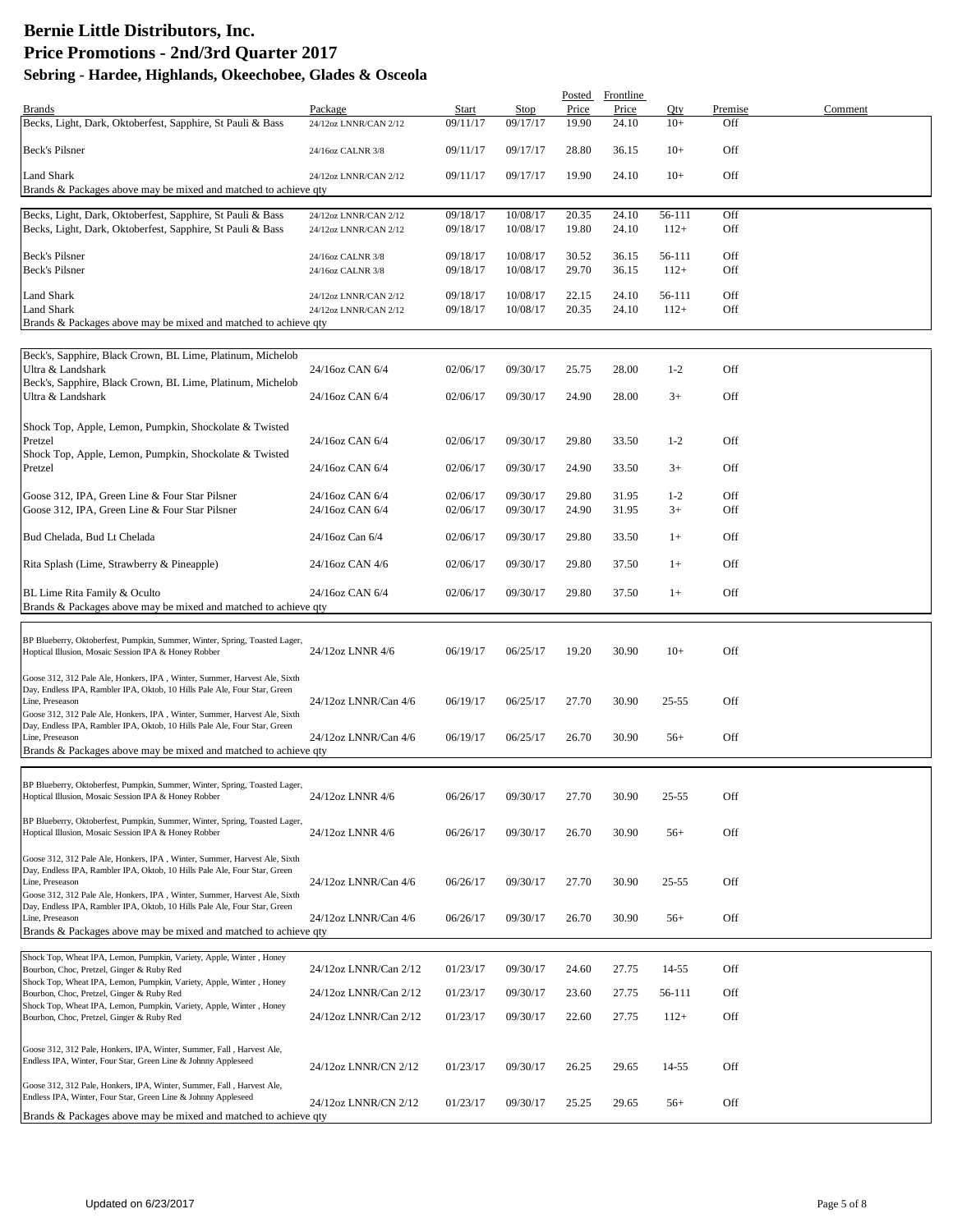|                                                                                                                                                                    |                                                 |                      |                       | Posted         | Frontline      |                  |            |         |
|--------------------------------------------------------------------------------------------------------------------------------------------------------------------|-------------------------------------------------|----------------------|-----------------------|----------------|----------------|------------------|------------|---------|
| <b>Brands</b>                                                                                                                                                      | Package                                         | Start                | Stop                  | Price          | Price          | Qty              | Premise    | Comment |
| Goose Seasonal Sampler<br>Goose Seasonal Sampler                                                                                                                   | 24/12oz Can<br>$24/12$ oz Can                   | 01/02/17<br>01/02/17 | 09/30/17<br>09/30/17  | 25.45<br>24.45 | 28.85<br>28.85 | 14-55<br>$56+$   | Off<br>Off |         |
| Brands & Packages above may be mixed and matched to achieve qty                                                                                                    |                                                 |                      |                       |                |                |                  |            |         |
|                                                                                                                                                                    |                                                 |                      |                       |                |                |                  |            |         |
| Goose Seasonal Sampler                                                                                                                                             | 24/12oz LNNR                                    | 01/02/17             | 09/30/17              | 26.80          | 28.85          | $10 - 55$        | Off        |         |
| Goose Seasonal Sampler<br>Goose Seasonal Sampler                                                                                                                   | 24/12oz LNNR<br>24/12oz LNNR                    | 01/02/17<br>01/02/17 | 09/30/17<br>09/30/17  | 25.50<br>24.50 | 28.85<br>28.85 | 56-111<br>$112+$ | Off<br>Off |         |
| Brands & Packages above may be mixed and matched to achieve qty                                                                                                    |                                                 |                      |                       |                |                |                  |            |         |
|                                                                                                                                                                    |                                                 |                      |                       |                |                |                  |            |         |
| <b>Boddington's Pub</b>                                                                                                                                            | 24/16oz CAN 6/4                                 | 01/04/16             | 09/30/17              | 39.15          | 41.75          | $72+$            | Off        |         |
| Stella Artois                                                                                                                                                      | 20/9.6oz LNR                                    | 09/12/16             | 09/30/17              | 19.90          | 21.95          | $3+$             | Off        |         |
|                                                                                                                                                                    |                                                 |                      |                       |                |                |                  |            |         |
| Stella Artois, Cidre, Hoegaarden, Leffe Blonde/Brown                                                                                                               | 24/11.2oz LNNR/CN 4/6                           | 05/01/17             | 09/30/17              | 26.40          | 32.55          | 56-111           | Off        |         |
| Stella Artois, Cidre, Hoegaarden, Leffe Blonde/Brown                                                                                                               | 24/11.2oz LNNR/CN 4/6                           | 05/01/17             | 09/30/17              | 25.75          | 32.55          | 112-215          | Off        |         |
| Stella Artois, Cidre, Hoegaarden, Leffe Blonde/Brown                                                                                                               | 24/11.2oz LNNR/CN 4/6                           | 05/01/17             | 09/30/17              | 24.46          | 32.55          | $216+$           | Off        |         |
|                                                                                                                                                                    |                                                 |                      |                       |                |                |                  |            |         |
| Stella, Stella Cidre, Hoegaarden, Belgian Sampler                                                                                                                  | 24/11.2oz LNNR/Can 2/12 &                       |                      |                       |                |                |                  |            |         |
|                                                                                                                                                                    | 20/14.9oz Can 2/12<br>24/11.2oz LNNR/Can 2/12 & | 05/01/17             | 09/30/17              | 30.30          | 33.30          | $1 - 4$          | Off        |         |
| Stella, Stella Cidre, Hoegaarden, Belgian Sampler                                                                                                                  | 20/14.9oz Can 2/12                              | 05/01/17             | 09/30/17              | 27.00          | 33.30          | $5 - 55$         | Off        |         |
| Stella, Stella Cidre, Hoegaarden, Belgian Sampler                                                                                                                  | 24/11.2oz LNNR/Can 2/12 &                       |                      |                       |                |                |                  |            |         |
|                                                                                                                                                                    | 20/14.9oz Can 2/12                              | 05/01/17             | 09/30/17              | 26.40          | 33.30          | 56-111           | Off        |         |
| Stella, Stella Cidre, Hoegaarden, Belgian Sampler                                                                                                                  | 24/11.2oz LNNR/Can 2/12 &<br>20/14.9oz Can 2/12 | 05/01/17             | 09/30/17              | 25.75          | 33.30          | $112+$           | Off        |         |
| Brands & Packages above may be mixed and matched to achieve qty                                                                                                    |                                                 |                      |                       |                |                |                  |            |         |
|                                                                                                                                                                    | 24/12oz Can 2/12                                |                      |                       |                |                |                  |            |         |
| Montejo                                                                                                                                                            |                                                 | 11/14/16             | 09/30/17              | 19.95          | 23.00          | $5+$             | Off & On   |         |
| Kona Longboard, Fire Rock, Pipeline, Wailua Wheat, Koko Brown, Castaway,                                                                                           |                                                 |                      |                       |                |                |                  |            |         |
| Big Wave, Lemongrass & Lavaman<br>Brands & Packages above may be mixed and matched to achieve qty                                                                  | 24/12oz LNNR 4/6                                | 05/29/17             | 09/03/17              | 23.56          | 28.76          | $25+$            | On & Off   |         |
|                                                                                                                                                                    |                                                 |                      |                       |                |                |                  |            |         |
| Kona Longboard, Fire Rock, Pipeline, Wailua Wheat, Koko Brown, Castaway,                                                                                           |                                                 |                      | 09/30/17              |                |                |                  | On & Off   |         |
| Big Wave, Lemongrass & Lavaman<br>Kona Longboard, Fire Rock, Pipeline, Wailua Wheat, Koko Brown, Castaway,                                                         | 24/12oz LNNR 4/6                                | 09/04/17             |                       | 25.56          | 28.76          | 15-24            |            |         |
| Big Wave, Lemongrass & Lavaman                                                                                                                                     | 24/12oz LNNR 4/6                                | 09/04/17             | 09/30/17              | 23.56          | 28.76          | $25+$            | On & Off   |         |
| Brands & Packages above may be mixed and matched to achieve qty                                                                                                    |                                                 |                      |                       |                |                |                  |            |         |
|                                                                                                                                                                    |                                                 |                      |                       |                |                |                  |            |         |
| Widmer Hefeweizen, Drop Top Amber Ale, Drifter Pale Ale, Rotator IPA,<br>Upheaval, Alchemy & BRRR                                                                  | 24/12oz LNNR 4/6                                | 05/29/17             | 07/02/17              | 28.80          | 32.00          | $15+$            | Off        |         |
|                                                                                                                                                                    |                                                 |                      |                       |                |                |                  |            |         |
| Widmer Hefeweizen, Drop Top Amber Ale, Drifter Pale Ale, Rotator IPA,                                                                                              |                                                 |                      |                       |                |                |                  |            |         |
| Upheaval, Alchemy & BRRR<br>Brands & Packages above may be mixed and matched to achieve gty                                                                        | 24/12oz LNNR 4/6                                | 08/01/17             | 08/27/17              | 28.80          | 32.00          | $15+$            | Off        |         |
|                                                                                                                                                                    |                                                 |                      |                       |                |                |                  |            |         |
| Widmer Omission IPA, Lager & Pale Ale                                                                                                                              | 24/12oz LNNR 4/6                                | 08/28/17             | 09/30/17              | 28.80          | 32.00          | $15+$            | Off        |         |
| Brands & Packages above may be mixed and matched to achieve qty                                                                                                    |                                                 |                      |                       |                |                |                  |            |         |
| SweetWater 420, IPA & Tacklebox                                                                                                                                    | 24/12oz LNNR/Can 2/12                           |                      | 10/10/2016 12/30/2017 | 27.00          | 29.15          | $5+$             | Off        |         |
| Brands & Packages above may be mixed and matched to achieve qty                                                                                                    |                                                 |                      |                       |                |                |                  |            |         |
|                                                                                                                                                                    |                                                 |                      |                       |                |                |                  |            |         |
| SweetWater 420, IPA                                                                                                                                                | 24/16oz Can 6/4                                 | 1/2/2017             | 12/30/2017            | 28.50          | 33.45          | $2+$             | Off        |         |
| Brands & Packages above may be mixed and matched to achieve qty                                                                                                    |                                                 |                      |                       |                |                |                  |            |         |
|                                                                                                                                                                    |                                                 |                      |                       |                |                |                  |            |         |
| 3 Daughters Beach Blonde & Bimini Twist<br>Brands & Packages above may be mixed and matched to achieve qty                                                         | 24/16oz Cans                                    | 5/1/2017             | 12/31/2017            | 29.80          | 42.00          | $2+$             | Off        |         |
|                                                                                                                                                                    |                                                 |                      |                       |                |                |                  |            |         |
| Seagrams Family (Wild Berries, Strawberry Daiquiri, Peach Fuzzy Navel, Classic Lime                                                                                |                                                 |                      |                       |                |                |                  |            |         |
| Margarita, Calypso Colada, Black Cherry Fizz, Bahama Mama, Jamaican Me Happy, Lime                                                                                 |                                                 |                      |                       |                |                |                  |            |         |
| Melonade, Pink Punch, Sangria, Mango, Mimosa, Raspberry Lemonade, Watermelon<br>Splash, Blackberry Breezer, Kiwi Strawberry, Aloha Tini, Apple Pomegranate, Orange |                                                 |                      |                       |                |                |                  |            |         |
| Swirl & Pink Pineapple)                                                                                                                                            | 24/12oz LNNR 6/4                                | 03/01/17             | 12/31/17              | 19.16          | 23.94          | $10+$            | Off        |         |
| Brands & Packages above may be mixed and matched to achieve qty                                                                                                    |                                                 |                      |                       |                |                |                  |            |         |
| Magic Hat Family                                                                                                                                                   | 24/12oz NR 4/6                                  | 9/1/2017             | 10/31/2017            | 27.27          | 30.30          | $5+$             | Off        |         |
| Brands & Packages above may be mixed and matched to achieve qty                                                                                                    |                                                 |                      |                       |                |                |                  |            |         |
|                                                                                                                                                                    |                                                 |                      |                       |                |                |                  |            |         |
| Magic Hat Family                                                                                                                                                   | 24/12oz 2/12 NR & Cn                            | 7/1/2017             | 8/31/2017             | 24.15          | 27.10          | $5+$             | Off        |         |
| Magic Hat Family                                                                                                                                                   | 24/12oz 2/12 NR & Cn                            | 12/1/2017            | 12/31/2017            | 24.15          | 27.10          | $5+$             | Off        |         |
| Brands & Packages above may be mixed and matched to achieve qty                                                                                                    |                                                 |                      |                       |                |                |                  |            |         |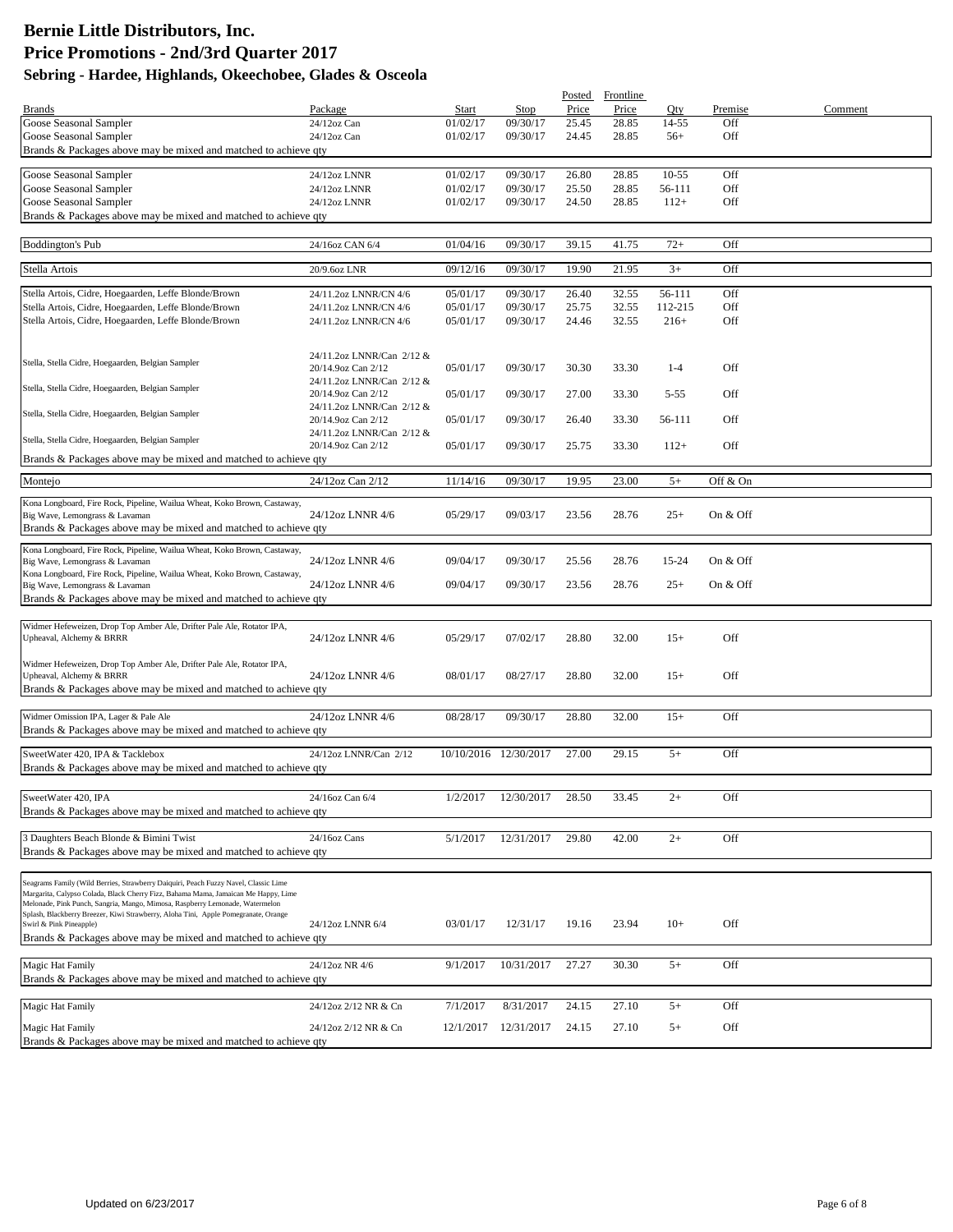|                                                                                                                                            |                 |           |            | Posted | Frontline |       |         |         |
|--------------------------------------------------------------------------------------------------------------------------------------------|-----------------|-----------|------------|--------|-----------|-------|---------|---------|
| <b>Brands</b>                                                                                                                              | Package         | Start     | Stop       | Price  | Price     | Qty   | Premise | Comment |
| Big Storm Arcus IPA, Helicity & Wavemaker                                                                                                  | $4/6/12$ oz CAN | 6/5/2017  | 6/24/2017  | 28.00  | 30.30     | $15+$ | Off     |         |
| Big Storm Arcus IPA, Helicity & Wavemaker                                                                                                  | $4/6/12$ oz CAN | 7/17/2017 | 8/19/2017  | 28.00  | 30.30     | $15+$ | Off     |         |
| Big Storm Arcus IPA, Helicity & Wavemaker                                                                                                  | $4/6/12$ oz CAN | 9/11/2017 | 10/14/2017 | 28.00  | 30.30     | $15+$ | Off     |         |
| Big Storm Arcus IPA, Helicity & Wavemaker<br>Brands & Packages above may be mixed and matched to achieve gty                               | $4/6/12$ oz CAN | 11/6/2017 | 12/9/2017  | 28.00  | 30.30     | $15+$ | Off     |         |
|                                                                                                                                            |                 |           |            |        |           |       |         |         |
| Big Storm Tropical Pressure & Wavemaker Amber                                                                                              | $6/4/16$ oz CAN | 6/26/2017 | 7/30/2017  | 38.00  | 42.00     | $3+$  | Off     |         |
| Big Storm Tropical Pressure & Wavemaker Amber                                                                                              | $6/4/16$ oz CAN | 9/4/2017  | 10/29/2017 | 38.00  | 42.00     | $3+$  | Off     |         |
| Big Storm Tropical Pressure & Wavemaker Amber                                                                                              | $6/4/16$ oz CAN | 12/4/2017 | 12/31/2017 | 38.00  | 42.00     | $3+$  | Off     |         |
| Brands & Packages above may be mixed and matched to achieve qty                                                                            |                 |           |            |        |           |       |         |         |
|                                                                                                                                            |                 |           |            |        |           |       |         |         |
| Big Storm Dunder & Blixem, Firestorm, Palmbender, Oktoberfest, Surfline<br>Brands & Packages above may be mixed and matched to achieve gty | $6/4/16$ oz CAN | 6/26/2017 | 12/30/2017 | 40.95  | 44.95     | $3+$  | Off     |         |